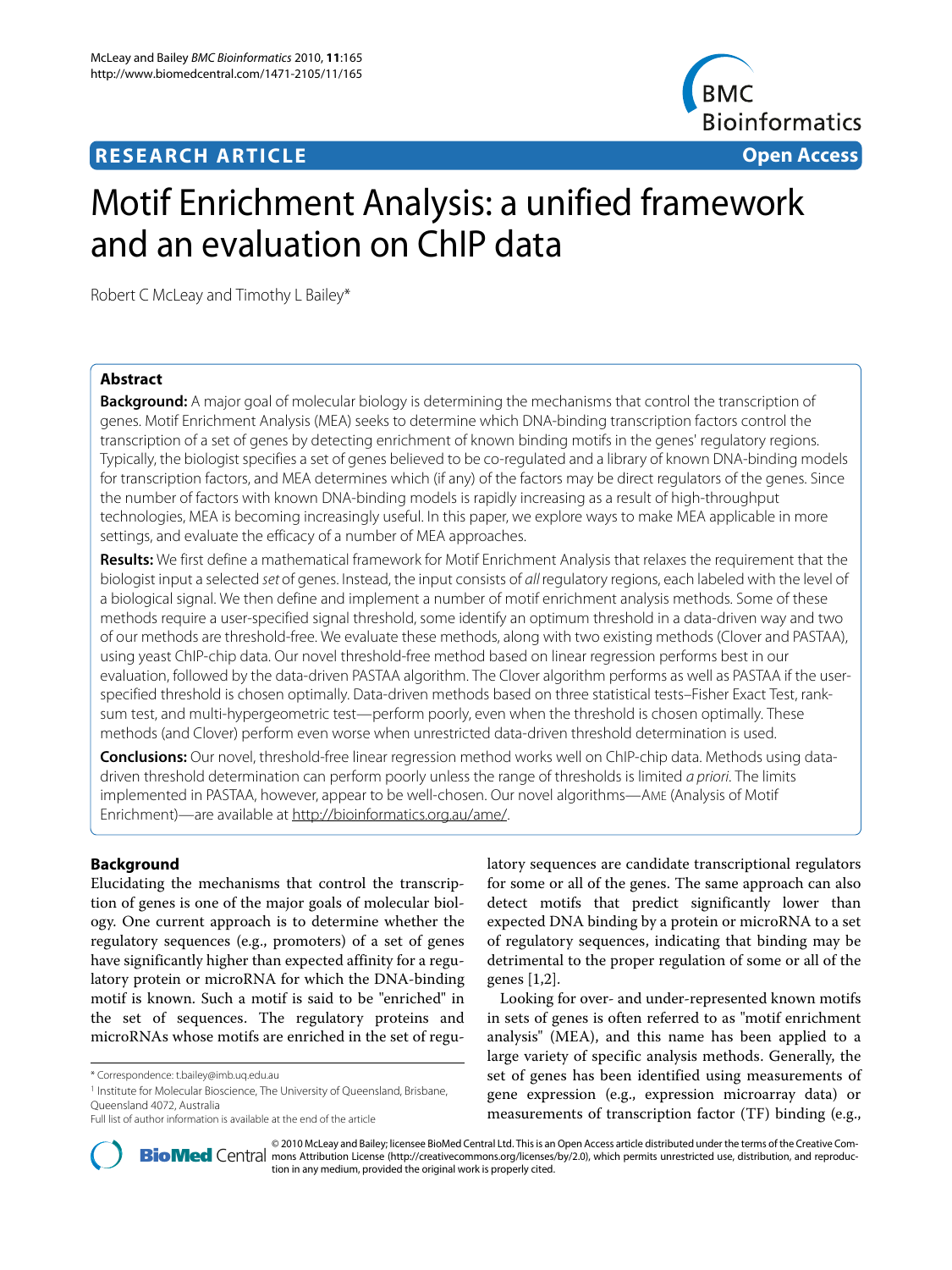chromatin immunoprecipitation on microarray (ChIPchip) data). The known motifs have come from compendia of TF and microarray binding motifs such as JASPAR and Transfac. More recently, the advent of protein-binding microarray (PBM) data has lead to a rapid expansion in the coverage of TF binding motif databases [\[3\]](#page-10-2). The increasing number of known regulatory motifs, and the increasing availability and quality of expression data, means that the value of MEA as a tool for understanding transcriptional regulation is growing.

The above definition of MEA specifies that one of the inputs is a *set* of genes. This definition does not encompass methods where the input genes are labeled with some "signal" (e.g., microarray fluorescence signal), and the method considers gene sets of different sizes by thresholding the genes on the given signal. Since the scientist using MEA would normally identify a set of genes in just this way—e.g., by including in the input set all genes with expression or binding signal greater than some threshold—such "partitioning" methods are an attractive generalisation of our initial definition of MEA. They are strict generalisations of our previous definition as long as the scientist can restrict the range of thresholds the method considers. They are attractive because they remove the burden of choosing the optimum gene set threshold from the scientist, potentially resulting in more significant associations being detected.

Because of the increasing value of MEA as a scientific tool, we undertake a comparative study of the accuracy of four major approaches. To unify our study, we present a formulation of MEA that encompasses methods that automatically determine the optimal gene set given a larger set of genes, perhaps all genes in the organism of interest, each labeled with some kind of biological signal, typically a microarray intensity signal. The MEA methods we study include examples of the most popular types in extensive use, including the popular Fisher Exact Test [\[4](#page-10-3)]; its extension, the multi-hypergeometric test [[5\]](#page-10-4); the ranksum test [[6,](#page-10-5)[7\]](#page-10-6); and Clover [\[1](#page-10-0)]. We also study two threshold-free methods—linear regression and Spearman's rank correlation. Linear regression is an approach that has seen little or no application in MEA, although it has been used extensively in the related task of *ab initio* motif discovery [\[8](#page-10-7),[9\]](#page-10-8). To our knowledge, Spearman's rank correlation has not been previously used for either MEA or motif discovery. For completeness, we study both fixedthreshold versions and partitioning versions that optimize over the biological signal threshold of each of these MEA methods, with the exception of the linear regression and Spearman's rank correlation methods, which use no threshold.

In order to evaluate the accuracy of MEA methods, we use transcription factor binding data from yeast ChIPchip experiments. We use only experiments where the

DNA-binding motif for the transcription factor is known, and measure how the MEA method ranks the known motif of the ChIP-ed TF. This provides us with an objective measurement of the quality of the predictions made by different MEA approaches. Although we compare MEA approaches using microarray-based TF binding data, we emphasize that the results are likely to extend to other applications such as microarray-based gene expression data. This conclusion is supported by the fact that the results of MEA analysis of yeast ChIP-chip data were shown previously to agree with MEA analysis of yeast expression data [\[10](#page-10-9)].

The results of our study also shed light on discriminative approaches to *ab initio* motif discovery. Such motif discovery methods differ from MEA mainly in that they do not restrict their search to a compendium of known motifs. Rather, they typically search an extremely large space of possible motifs, looking for the motif that maximizes an "objective function". The Fisher Exact Test, the multi-hypergeometric test and linear regression have all been employed as objective functions in motif discovery algorithms. (To our knowledge, there is no motif discovery method similar to the Clover MEA method.) Our results are relevant to motif discovery because any objective function that cannot distinguish the correct DNAbinding motif from among a small set of motifs in the MEA task will clearly do poorly in the motif discovery setting.

# **A Mathematical Framework for Motif Enrichment Analysis**

In order to frame our comparative study and make it easier to see the relationship among existing MEA approaches, we present a generalised formulation of the MEA task. Our definition of MEA is expansive—any method that attempts to measure the association (positive or negative) between an *in silico* "motif score" of a DNA sequence and a biological "signal" associated with that sequence. In a typical application of MEA, the motif score might be 1 if the sequence contains a match to a particular *k*-mer (the motif) and 0 otherwise, and the biological signal might be the fluorescence intensity of the DNA probe containing the sequence on a microarray. In general, a motif can be represented as a position-weight matrix (PWM), which can express any score function for *k*-mers, (fixed-length) regular expressions and more powerful energy-based scoring functions [[11](#page-10-10)].

To define a particular MEA method in our framework, we specify three things: a motif affinity score function, *f*, an association function, *F*, and an association score, *R*. The input to the method is a set of DNA sequences, each of which is associated with a (numerical) biological signal intensity, *Y*. The motif affinity score function, *f*, is used to calculate the score, *X*, of each DNA sequence in the input. The association function, *F*, is then used to compute the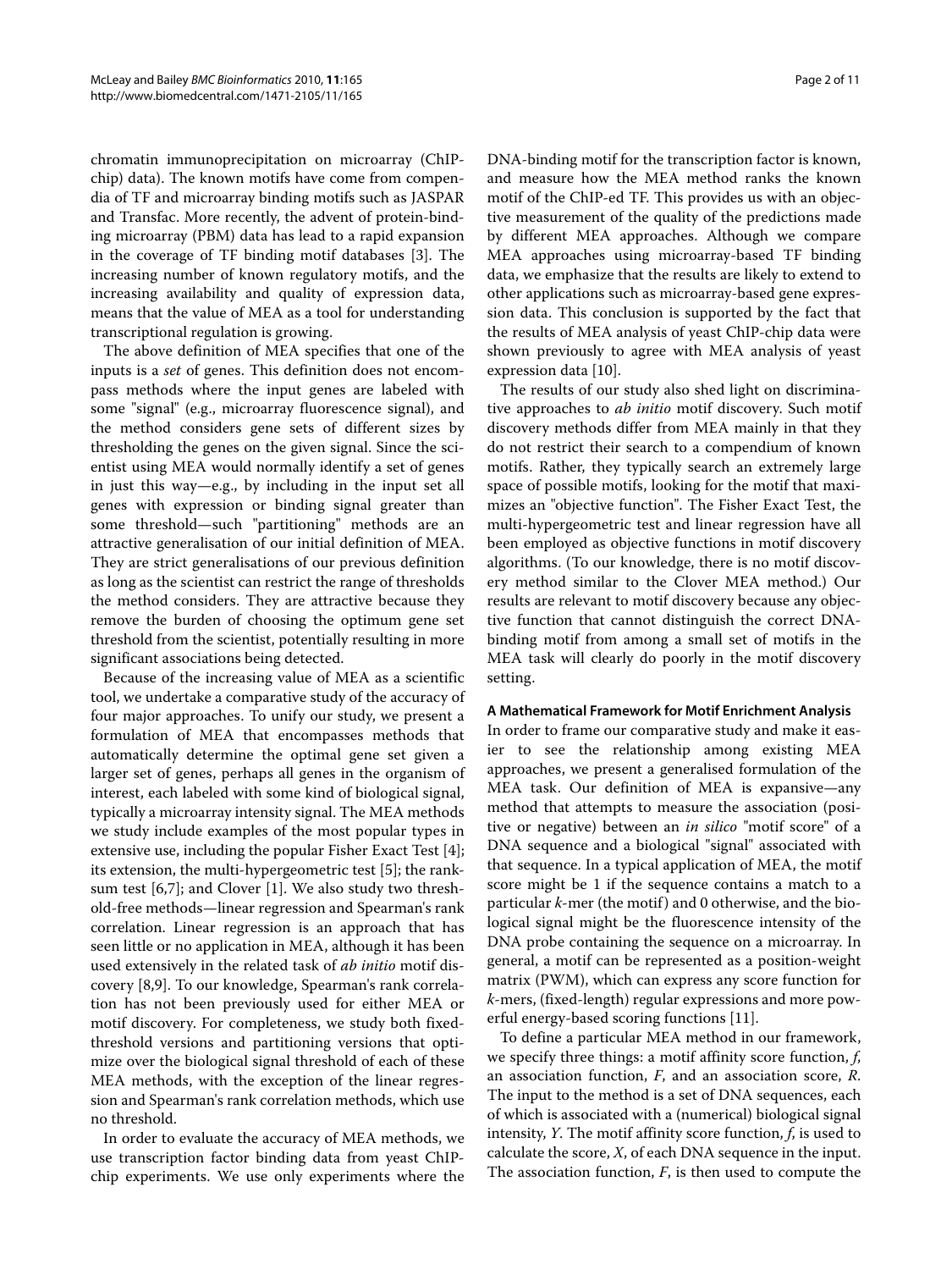degree of association between *X* and *Y* over the entire input set. Without loss of generality, we assume that larger values of *F* indicate a stronger positive association between *X* and *Y*. In general, the association function will require partitioning the input set by thresholding on either or both *X* and *Y*, so the final score in our framework is the association score, *R*, which computes the maximum of *F* over a user-specified range of partitioning thresholds. In some methods, the affinity function will also require a threshold, and *R* will maximise *F* over that threshold as well as over those for *X* and *Y*. For clarity, we omit the obvious generalisation of *R* for negative associations, which requires minimizing *F*. Let

$$
D = \{ (S_g, Y_g) \} \tag{1}
$$

be the input sequences and their associated biological signals. We map the sequences to their affinity for the motif using the affinity function *f*, where

$$
X_g = f(S_g, M, t_m). \tag{2}
$$

The parameter  $t_m$  may be unused by the function, but it is typically a threshold used if the value of the function is discrete (e.g., the number of "matches" to the motif in the sequence). Alternatively, the value of *f* may be continuous (e.g., the total binding affinity of a TF for the given sequence). We then define a "mapped" dataset in terms of the affinity and the signal as

$$
D_M^{(t_m)} = \{(X_g, Y_g)\}.
$$
 (3)

The degree of association between motif *M* and signal *Y* is computed using the "association function" *F*,

$$
F(D_M^{(t_m)}, t_x, t_y). \tag{4}
$$

The parameters  $t_x$  and  $t_y$  are thresholds used by some forms of the association function to partition the data points according to their *X* and *Y* values, respectively. Finally, the "association score" for our definition of MEA is

$$
R(D, M, r_m, r_x, r_y) = \max_{\substack{t_m \in r_m \\ t_x \in r_x \\ t_y \in r_y}} F(D_M^{(t_m)}, t_x, t_y)
$$
\n
$$
(5)
$$

where  $r_m$ ,  $r_x$ , and  $r_y$  are the legal *ranges* (or sets of values) for  $t_m$ ,  $t_x$  and  $t_y$ , respectively. Some or all of these three parameters may be ignored by a particular affinity score function, *R*. In particular, partition-free methods ignore all three partition threshold parameters.

# **Methods**

We evaluate six basic MEA approaches and, where possible, variants of the approaches that optimize the association function over different ranges of the biological signal threshold, *ty*. Most of the association functions do not allow for maximising over *X*, so we do not study maximisation over that dimension. We also do not examine MEA approaches that maximise over  $t_m$  in this work. Adapting the methods selected for this study to maximise over  $t_m$ would considerably increase the run-time of these methods. In this section, we describe the motif affinity functions, association functions and association scores that we use. We then detail the specific MEA approaches whose accuracy we measure. Finally, we describe our evaluation methodology in detail.

# **Motif affinity functions**

The motif affinity function,  $f(S_{\sigma}, M, t_m)$  (Eqn. 2), is used in MEA to assign a motif affinity score,  $X_{g}$ , to a DNA sequence,  $S_g$ . The score represents the affinity for the sequence of a DNA-binding molecule with binding motif *M*. The most commonly used motif affinity functions either count the number of "matches" to a motif in the DNA sequence or compute some function that represents the total binding of the TF or microRNA to the sequence. We study both of these types of affinity function and, in both cases, we represent the motif, *M*, by a log likelihood ratio PWM [[11\]](#page-10-10). All motif PWMs were generated using a uniform background model in the denominator of the likelihood ratio.

When counting matches, we use FIMO [[7\]](#page-10-6), which scores each position in a sequence,  $S_{\varrho}$ , (on both strands) using the PWM, *M*, and computes the *p*-value of each score. (The *p*-value is based on a zero-order Markov model of the input sequences.) The value of the affinity function,  $f(S_g, M, t_m)$ , is the number of positions the sequence with  $p$ -value less than or equal to  $t_m$ , the motif score threshold. We refer to this motif affinity function as "MC" (for "match-count").

For our other motif affinity function, which estimates the total binding of the TF or microRNA represented by the motif, we use the AMA algorithm [[12\]](#page-10-11) to compute the average motif affinity (AMA) score of the sequence,  $S_{\varrho}$ , to the motif, *M* [[13\]](#page-10-12). The AMA score is equal to the average *likelihood ratio* (not the log likelihood ratio) of the sequence (on both strands). We use a minor variant of the AMA score, which we call RMA (for relative motif affinity), when computing the linear regression association function (see below). To compute RMA, we divide the AMA score by the maximum possible AMA score of a single position in any sequence. This ensures that the range of the binding affinity function is [0,...,1]. No motif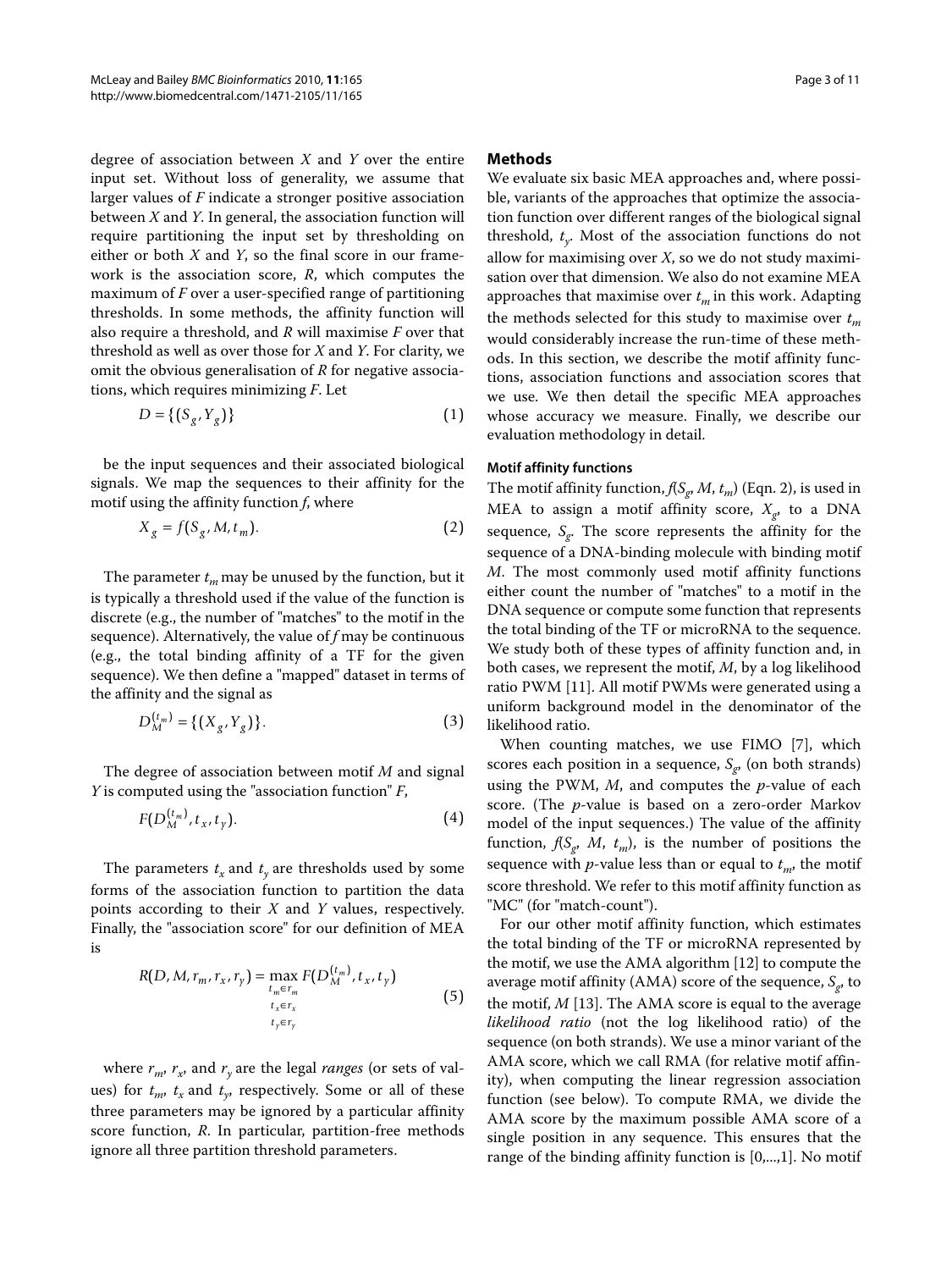match threshold  $(t_m)$  is required when using AMA as the motif affinity function.

# **Association functions**

The association function,  $F(D_M^{(t_m)}$ ,  $t_x$ ,  $t_y$ ) (Eqn. 4), computes the degree of association between the motif affinity score, *X*, and the biological signal, *Y*, which in some cases requires partitioning the (mapped) points,  $\,D^{(t_m)}_M$  , in the *X* and/or *Y* dimensions using thresholds  $t_x$  and  $t_y$ , respectively. We design our association functions so that a larger value implies a stronger positive correlation between *X* and *Y*. For our first three association functions, the value of the function is the reciprocal of the *p*value of a statistical test. The last two association functions compute non-statistical scores.

The first association function we study—the Fisher Exact Test—is perhaps the most frequently used association function in MEA approaches. When using the Fisher Exact Test, we create the 2-by-2 contingency table induced on the points by the thresholds  $t_x$  and  $t_y$ , and compute the *p*-value of the observed (or greater) number of points where  $X_{\varphi} \geq t_x$  and  $Y_{\varphi} \geq t_y$ . This is done using the hypergeometric distribution density function [[14\]](#page-10-13). As noted above, we use the reciprocal of the *p*-value as the value of the association function.

Our second association function–the multi-Hypergeometric (mHG) Test—extends the Fisher Exact Test to multiple dimensions [\[15](#page-10-14)]. It requires that the affinity function have integral values in some fixed range [0,..., *c*]. We split the points in the *Y* dimension using the *t<sub>y</sub>* threshold, and compute the *p*-value of the observed distribution (or more extreme) of  $X_g$  values in the points with  $Y_g \ge t_y$ using the multi-hypergeometric distribution. The value of  $t_{\star}$  is ignored by this association function.

Our third association function—the rank-sum test—also ignores the value of  $t<sub>x</sub>$ . Instead, we sort the mapped points on *X*, and compute the sum of the ranks of points where  $Y_g \geq t_y$ . We then compute the *p*-value that the sum of the ranks is as small or smaller than the observed value in the standard manner [[16\]](#page-10-15).

The fourth association function we study is the score computed by Clover (see [[1\]](#page-10-0), Eqn. 4). This association function can only be computed using the AMA motif affinity function, and its value is essentially the average of the motif affinity function over all possible subsets of points where  $Y_g \geq t_v$ . As with the previous two association functions, the value of  $t_r$  is ignored by this function.

Our fifth association function is based on the meansquared error of the linear, least-squares fit to the mapped data points. We assume a linear relationship between *X* and *Y*,

$$
Y_g = mX_g + b,\tag{6}
$$

and perform least-squares regression on all mapped points. The value of the linear regression association function (LR) is

$$
F(D_{M}^{(\cdot)}, \cdot) = \text{sgn}(m) \frac{1}{E},
$$
 (7)

where *E* is the mean-squared error of the fit to the mapped data points, and sgn(*m*) is a function that returns -1 if *m* is less than 0, and 1 otherwise. (The dots in the function definition indicate that those arguments are not used.) This definition of *F* insures that its value is large and positive when there is a strong, positive correlation between *X* and *Y*. Note that to measure a negative association between *X* and *Y*, we could use  $\text{-sgn}(m)$  times the reciprocal of the mean-squared error in Eqn. 7. In the current study, however, we are only interested in positive correlations between the motif affinity score, *X*, and the biological signal, *Y*.

The final association function that we study is Spearman's rank correlation [[17](#page-10-16)]. Like the linear regression association function, Spearman's rank correlation is threshold-free on both *X* and *Y*. Unlike linear regression, however, Spearman's rank correlation coefficient is a non-parametric measure of correlation. It does not assume a linear relationship between *X* and *Y*, rather, it assesses the degree to which an arbitrary monotonic function can describe the relationship between *X* and *Y*.

#### **Specific MEA methods evaluated**

Each of the MEA methods that we evaluate consists of plugging one of our six association functions, *F* (Eqn. 4) into the association score function,  $R(D, M, r_m, r_x, r_y)$ (Eqn. 5). To fully specify an MEA method, we must also specify which motif affinity function we use, and the ranges  $(r_m, r_x, r_y)$  of motif threshold, affinity function threshold and biological signal threshold over which we maximise *F*.

We designate each of our MEA methods using a name indicating the type of association function it uses. In this work, we only study maximizing over the *Y* threshold,  $t_{\nu}$ , where the range,  $r_{\nu}$ , either consists of a single value—"*Y*fixed-partition" (YFP); all values greater than a given value—"*Y*-constrained-partition-maximisation" (YCPM); or all possible values—"*Y*-unconstrained-partition-maximisation" (YUPM). In what follows, we designate each of our MEA methods using a name indicating the type of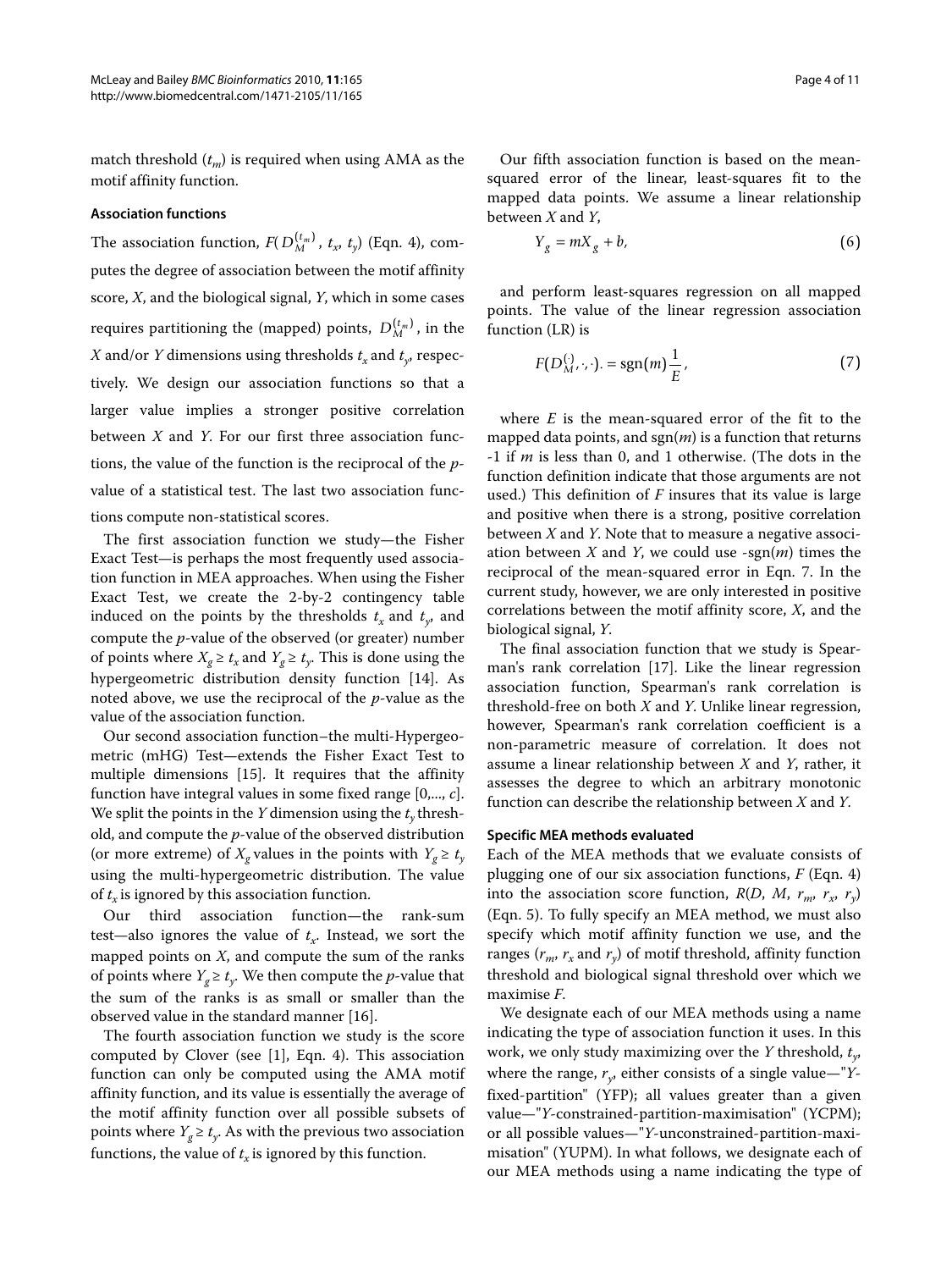| <b>Method Name</b> | <b>Motif Affinity Function (Xg)</b> | <b>Biological Signal (Yg)</b> | <b>Partition Maximization</b><br><b>Variants</b> |
|--------------------|-------------------------------------|-------------------------------|--------------------------------------------------|
| Fisher             | $MC: {0, 1}$                        | 1/p                           | YFP, YCPM, YUPM                                  |
| mHG                | $MC: \{0, 1, 2\}$                   | 1/p                           | YFP, YCPM, YUPM                                  |
| Ranksum            | AMA                                 | 1/p                           | YFP, YCPM, YUPM                                  |
| Clover             | AMA                                 | 1/p                           | YFP, YCPM, YUPM                                  |
| <b>PASTAA</b>      | AMA-like                            | 1/p                           | X, YCPM                                          |
| Spearman           | AMA                                 | 1/p                           | none                                             |
| LR                 | <b>RMA</b>                          | $-log(p)$                     | none                                             |

#### **Table 1: Specific MEA methods tested in this study.**

The method names refer to the association function they use: "Fisher" (Fisher Exact Test), "mHG" (multi-hypergeometric test), "Ranksum" (Ranksum or Mann-Whitney U Test), "Clover", "Spearman" (Spearman's rank correlation coefficient) and "LR" (linear regression). For Fisher, the MC motif affinity function is capped at 1 match; for mHG, the MC function is capped at 2 matches. We set  $t_m = 0.0002$  for the MC motif affinity function (i.e., matches have PWM score with p-value less than 0.0002). In all methods except LR,  $Y_q$  is defined as 1/p, where p is the p-value of a microarray probe fluorescence signal; for the LR method,  $Y_a$  is defined as  $p$ .

association function and type of partition maximisation it uses, e.g., "Fisher-YFP". The specific methods we test are summarized in Table 1. Also included in the table is the MEA algorithm PASTAA [\[18](#page-10-17)], which we include in our evaluation for completeness. Unlike the other methods tested here, PASTAA [[18\]](#page-10-17) performs constrained partition maximisation jointly over both motif affinity function scores (XCPM) and biological signal (YCPM), maximising its association function–the Fisher Exact Test.

#### **Evaluation of MEA methods**

To compare the different MEA methods, we study their ability to correctly identify the known motif for a yeast TF from microarray fluorescence data from a ChIP-chip experiment involving that TF. We utilize the data from a large set of ChIP-chip experiments for which the DNA binding motif of the ChIP-ed TF is known. Our evaluation data consists of these ChIP-chip datasets, and the set of known motif PWMs, *L*, for the TFs used in the experiments. As noted in Table 1, we use the reciprocal of the *p*value of the fluorescence score of a microarray probe as the biological signal,  $Y_g$ . The DNA sequence of the probe is used as  $S_g$  in computing the motif affinity,  $X_g$ .

We test an MEA method on a given ChIP-chip dataset, *D*, as follows. We use the MEA method to compute the the association score  $R(D, M, r_m, r_x, r_y)$  (Eqn. 5) for for each of the known TF motifs, *M L*. Ideally, the motif of the ChIP-ed TF,  $M_k$ , will have the highest association score among all the TF motifs, so we measure accuracy using a metric based on the *rank* of the ChIP-ed TF's motif's score among the scores for all motifs. We call this metric "percentile rank accuracy" (PRA), and it ranges from 0 to 100, with 100 being ideal–the ChIP-ed TF's motif has the highest association score. When the association scores for each of the *N* known motifs are sorted in

*increasing* order (so that the most positively correlated motif has rank *N*), the PRA accuracy measure is defined as

$$
PRA = 100 \frac{R_k}{N}.
$$
 (8)

where  $R_k$  is the rank of the ChIP-ed TF's motif,  $M_k$ .

Our set of datasets consists of the 237 yeast TF ChIPchip experiments performed by Harbison *et al*. [\[19\]](#page-10-18) for which the DNA binding motif of the ChIP-ed TF was reported by MacIsaac *et al*. [[20](#page-10-19)]. Our set of known motifs, *L*, consists of these 124 TF PWM motifs. Each ChIP-chip dataset contains the probe sequences,  $S_{g}$ , and their fluorescence  $p$ -values,  $Y_p$ , where the microarray probes consisted of all yeast (*Saccharomyces cerevisiae*) intergenic regions. As noted above, previous MEA studies of these datasets have yielded results in agreement with MEA performed on yeast expression microarray datasets [\[10](#page-10-9)]. Unlike previous studies [\[18](#page-10-17)], which selected a subset of motifs to test, we test the complete set of ChIP-chip data for which a known motif exists. When using the linear regression (LR) MEA method, we do not remove outliers or check for skewness, unlike the use of linear regression for *ab initio* motif discovery in Foat *et al*. [[9\]](#page-10-8). They also used the fluorescence ratio as the biological signal, whereas we use the inverse of the logarithm of the fluorescence *p*-value.

We create likelihood ratio motifs from the known motif *sites* provided by MacIsaac *et al*. [[20\]](#page-10-19) in the standard manner [[11\]](#page-10-10) using the "tamo2meme" script provided with the MEME Suite [[7\]](#page-10-6). We use a "pseudocount" of 0.25 when estimating the numerator of the likelihood ratio from the counts of each DNA base in each position in the motif in the known sites, and use a zero-order back-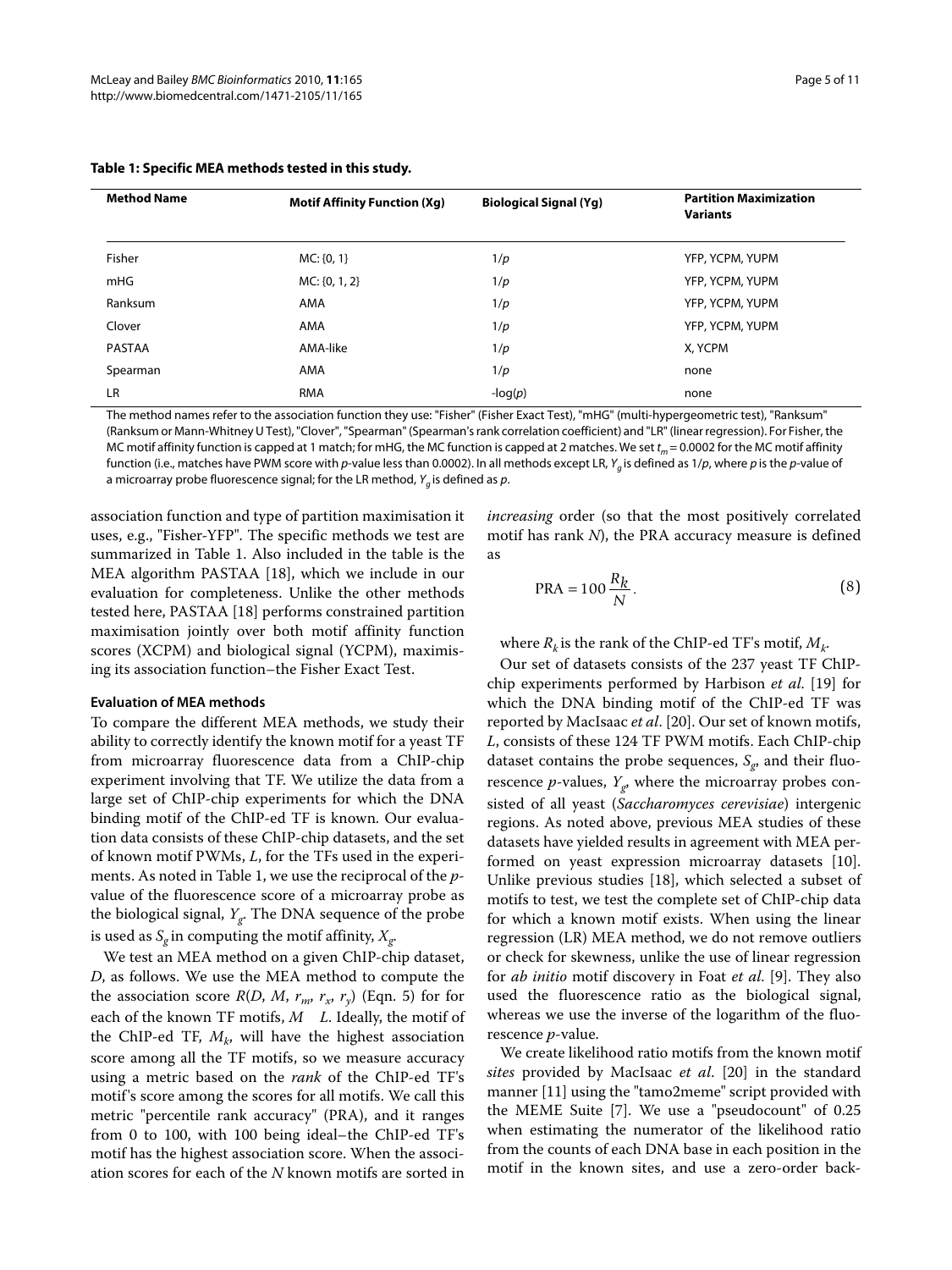ground model estimated from all *Saccharomyces cerevisiae* intergenic regions using the "fasta-get-markov" script included in the MEME Suite.

### **Results**

# **Fixed-partition methods**

We first explore the accuracy of the simplest MEA methods we consider in this study, the YFP methods. These methods split the input data into positive and negative sets using a fixed threshold on the biological signal, *Y*. Fixed-partition MEA methods have been extensively used (e.g., [[21\]](#page-10-20)). We measure the accuracy of four YFP methods—Fisher-YFP, mHG-YFP, Ranksum-YFP and Clover-YFP—on the task of identifying the correct TF motif in each of the 237 yeast ChIP-chip datasets. The biological signal, *Y*, is the ChIP-chip fluorescence *p*-value, and we run each MEA method using various values of the fixed *Y* partitioning threshold,  $t_v$ . The results of this experiment are shown in Fig. [1.](#page-5-0) Note that the results to the left of the vertical blue line in the figure are for increasingly smaller subsets of the 237 ChIP-chip datasets since we ignore all datasets where the partition threshold on *Y*,  $t_v$ , results in an empty positive set. For example, the points in the figures with  $t_v = 10^{-10}$  give results for the 57 ChIP-chip datasets containing at least one fluorescence *p*-value less than 10-10.

The YFP version of Clover is clearly superior to the other methods at identifying the ChIP-ed TF motif in all 237 yeast ChIP-chip datasets (Fig. [1a](#page-5-0)). The mean accuracy (PRA, Eqn. 8) of all the methods increases with decreasing *Y* partition threshold. At a threshold of  $t_y =$ 0.001, the smallest partition threshold that can be used with all 237 datasets, Clover-YFP ranks the correct TF in the 84<sup>th</sup> percentile (PRA = 84.1), while the next best method (mHG-YFP) ranks it in the  $80<sup>th</sup>$  percentile (PRA = 80.4), on average. The superiority of Clover-YFP is even more pronounced at larger values of the *Y* partition threshold, but the absolute accuracy of all methods decreases as the partition threshold increases (Fig. [1a](#page-5-0)).

The YFP version of the Ranksum method is clearly the worst of the methods tested on all 237 ChIP-chip datasets. Even under the more forgiving median PRA metric, which places less emphasis on datasets where a method performs extremely poorly, Ranksum-YFP has substantially lower accuracy than the other methods (Fig. [1b](#page-5-0)). At a *Y* partition threshold of  $t<sub>v</sub> = 0.001$ , the median PRA for Ranksum-YFP is only 96.0, while it is 98.4 for the three other MEA methods tested. Since both Clover-YFP and Ranksum-YFP use AMA as the motif *affinity* function (Table 1), Clover's *association* function is clearly better than the rank-sum test for MEA using a fixed *Y* partition, at least on this type of biological signal data (ChIP-chip). None of the YFP versions of the MEA methods we test here perform extremely well on all 237 yeast ChIP-chip

<span id="page-5-0"></span>

**Figure 1 Accuracy of MEA methods using fixed Y partitions**. The ability of different MEA methods to correctly rank the known TF motif in 237 yeast ChIP-chip experiments is shown. Each point corresponds to the mean (Panel **a**) or the median (Panel **b**) percentile rank accuracy (PRA) of an MEA method on all ChIP-chip datasets that contain at least one sequence with a fluorescence p-value less than the value of  $t_v$  (Xaxis). Increasing X values correspond to relaxing the threshold for a sequence to be considered bound by a TF. To the right of the vertical line, all 237 sets are included; to the left, increasingly fewer sets are included at stricter  $t_v$  thresholds.

datasets. In fact, no method places the ChIP-ed TF motif among the top three predicted motifs for more than 60% of the ChIP-chip datasets (data not shown). This is not surprising, given that Gordân *et al*. [[22\]](#page-10-21) found that in 35%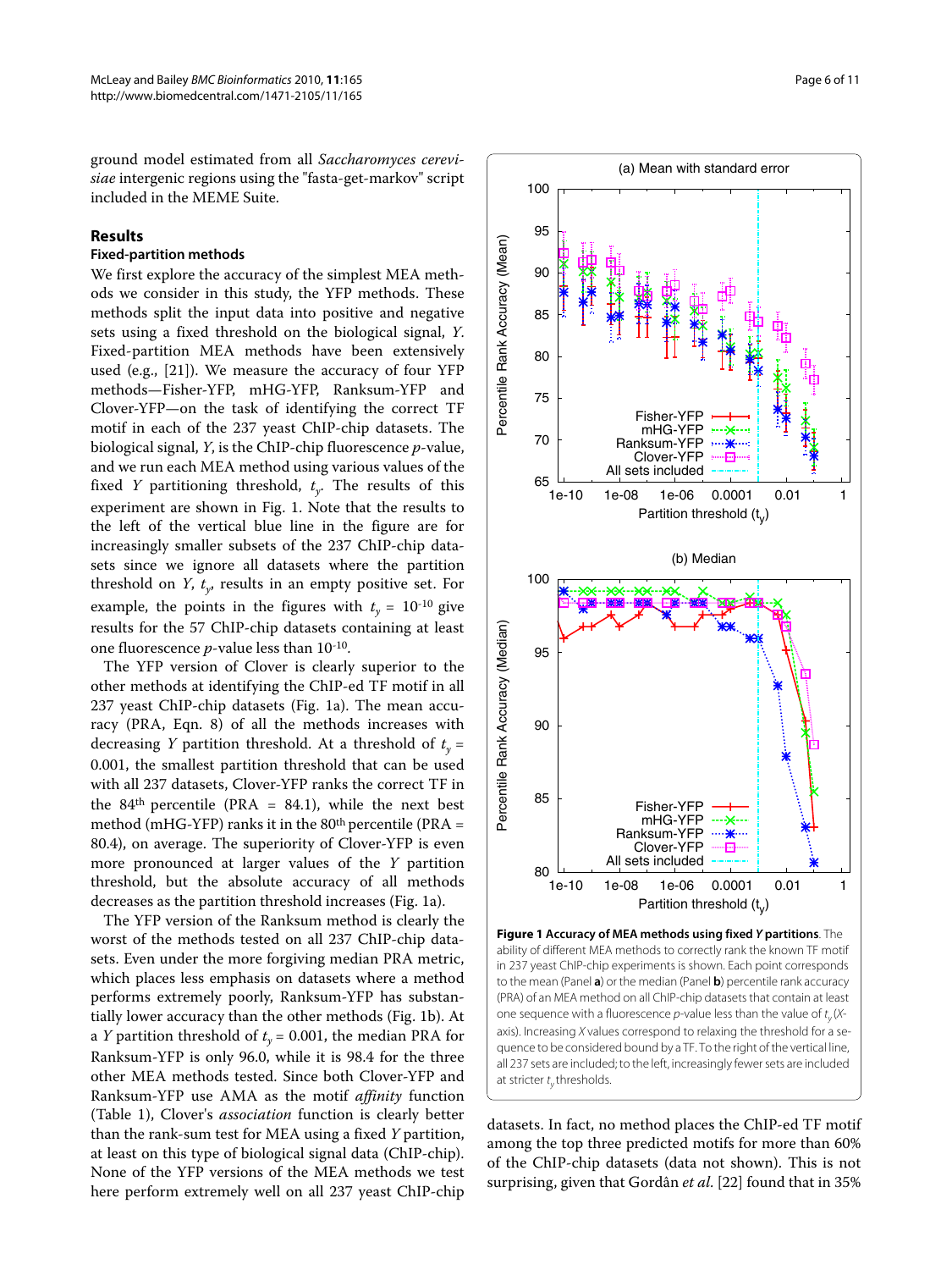of the ChIP-chip experiments no PBM-derived (an independent, *in vitro* method of determining motif sequence specificity) was significantly enriched.

The Clover-YFP method is also more accurate than the *Y* partition maximization variants of the other three MEA methods when tested just on the yeast ChIP-chip datasets containing fluorescence  $p$ -values below  $t_v = 0.001$  (results to left of vertical blue line in Fig. [1](#page-5-0)a). However, the relative difference among the methods in terms of mean PRA decreases with decreasing *Y* partition threshold. Thus, among YFP variants of the MEA methods, Clover-YFP appears to be the best approach for ChIP-chip data, and is especially advantageous when the ChIP-chip data has low-signal-to-noise ratio (i.e., in cases where no microarray probe has a low fluorescence *p*-value).

# **Unconstrained partition maximization methods**

We see from our fixed-partition experiments that the accuracy of MEA methods on the yeast ChIP-chip TF identification task depends strongly on the choice of fluorescence *p*-value threshold. In those experiments we follow common practice and choose a single threshold for all 237 ChIP-chip datasets. We wondered if it would be advantageous to choose a different, data-dependent threshold for each dataset. One way to do this automatically is to consider all possible thresholds and choose the one that maximizes the association function (Eqn. 4). This *type* of approach has been investigated recently for the Fisher [\[18](#page-10-17)] and mHG [[15](#page-10-14)] association functions for MEA and motif discovery, respectively. (As we discuss later, those two studies used forms of *constrained* rather than unconstrained partition maximization.)

Unconstrained *Y* partition maximization (YUPM) fails to improve all four MEA methods' abilities to identify the ChIP-ed yeast TFs in the 237 ChIP-chip datasets (Fig. [2](#page-6-0)). Compared with using the smallest fixed *Y* threshold such that all 237 ChIP-chip datasets have at least one positive sequence  $(t_v = 0.001)$ , allowing the methods to choose the partition threshold according to Eqn. 5 results in substantially lower average accuracy (mean PRA). For example, the YUPM version of Clover (Clover-YUPM) has mean PRA of 67.19, compared with 84.15 when we fix the *Y* threshold at 0.001 (Clover-YFP). This is in fact the best mean accuracy of any of the YUPM methods on the 237 yeast ChIP-chip datasets. Interestingly, the Ranksum MEA method, in addition to being the poorest method when using YFP, decreases the most in accuracy when YUPM is used.

The YUPM variants of the MEA methods consider every possible partitioning of the data sorted according to the biological signal, *Y*. At least for ChIP-chip data, it is clear from Fig. [2](#page-6-0) that choosing the *Y* partition that maximizes the association function is *not* a good idea. Inspection of the data underlying Fig. [2](#page-6-0) shows that highly-

<span id="page-6-0"></span>

ranked motifs (other than the correct motif) often have maximal association scores for *Y* partitions with extremely large numbers–much larger than the TF would be *a priori* expected to bind–of "positive" sequences (data not shown). Most of these "positive" sequences have very large *Y* values and the large association score is due to a slight correlation between *X* (the motif affinity score) and *Y* (the ChIP-chip fluorescence *p*-value) over many sequences. The association functions are quite good at detecting such correlations, but the correlations are often not indicative of functional binding of the TF, as indicated by the lower accuracy of the YUPM variants of MEA in Fig. [2](#page-6-0).

# **Constrained partition maximization methods**

As mentioned above, the unconstrained partition maximization MEA methods seem to perform poorly on the yeast TF identification task due to choosing optimal *Y* (ChIP-chip fluorescence *p*-value) thresholds corresponding to very large "positive" sets of sequences. This may explain why previous uses of partition maximization for MEA and motif discovery have often constrained the maximum size of the positive set. For example, the MEA algorithm PASTAA [\[18](#page-10-17)] limits the size of the positive set to no more than 1000 sequences. Similarly, the motif discovery algorithm DRIM [[15\]](#page-10-14), which was tested on the yeast ChIP-chip data used in the current study, limits the positive set to at most 300 sequences by default, and no more than 1000 sequences. These are both only small fractions of the total number of sequences (about 6000) in the yeast ChIP-chip datasets used here.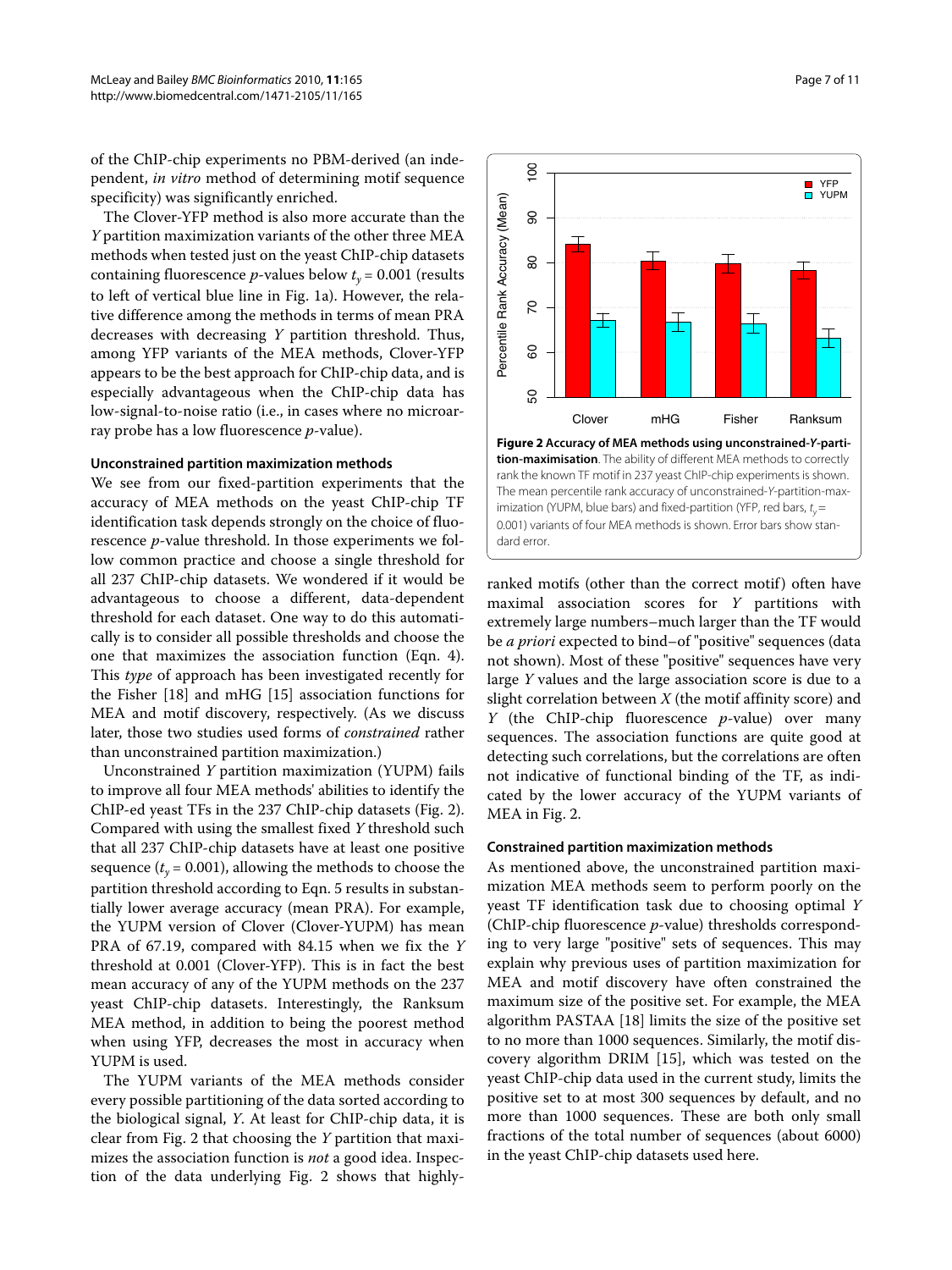If we constrain our partition maximization variant of the mHG method to *Y* thresholds yielding no more than 300 "positive" sequences, the mean accuracy on the yeast TF ranking task is intermediate between the fixed partition and unconstrained partition maximization variants (Fig. [3](#page-7-0)). Thus, on this task, the type of constrained partition maximization used by DRIM does not seem to improve on using a fixed partition corresponding to assigning sequences with fluorescence *p*-values less than 0.001 to the "positive" set. We note that in the 237 yeast ChIP-chip datasets, the mean value of *Y* for the 300th sequence (sorted by increasing *Y*, fluorescence *p*-value) is 0.04. This means that limiting the *Y* partition to 300 "positive" sequences allows sequences with less significant biological signals (*Y*) to be included in the "positive" set, compared with the fixed threshold of  $t_y = 0.001$  we use with method mHG-YFP in Fig. [3](#page-7-0).

Perhaps a more general way to constrain the partition maximization methods is to state the constraint in terms of the biological signal *Y*, rather than as a number of "positive" sequences. This approach is described by Eqn. 5, where we place an *upper bound* on the *Y* threshold, *ty*, but no lower bound. (That is, we define  $r_y = [0, b]$  for some upper bound, *b*, in Eqn. 5.) This effectively limits the maximum size of the "positive" sequence set, but in a data-dependent manner. In the current application, all sequences with ChIP-chip fluorescence *p*-values less than *ty may* be included in the "positive" set, but none with larger *p*-values.

<span id="page-7-0"></span>

"positive" sequences. The other two bars show accuracy using the fixed partition method with  $t_v = 0.001$  (mHG-YFP) and and uncon-

The maximum accuracy of the constrained *Y* partition maximization variants of three out of four MEA methods is no better than that of the fixed partition variants on the yeast ChIP-chip TF motif identification task (Fig. [4](#page-7-1)). There is a slight improvement in the worst method (Ranksum) when the upper bound on  $t<sub>v</sub>$  is set to 0.001, but it remains the least accurate method on this task. As we increase the value of *b* (and, hence the maximum size of the "positive" set), both the mean and median percentile rank accuracy of all four YCPM methods fall. The best accuracy for the constrained methods is achieved when the upper bound on  $t_v$  is 0.001, the smallest possible

<span id="page-7-1"></span>

**Figure 4 Accuracy of MEA methods using constrained partitionmaximization**. The ability of different MEA methods to correctly rank the known TF motif in 237 yeast ChIP-chip experiments is shown. Each panel shows the accuracy of the Y constrained partition maximization (YCPM) of a method, along with the fixed partition (YFP) variant's accuracy for comparison. Each point shows the mean or median PRA (Y-axis) of the MEA method. For YCPM methods, the X-axis of the plot is the maximum value, b, that  $t_v$  may assume; for YFP methods, it is the method's fixed threshold,  $t_v$ .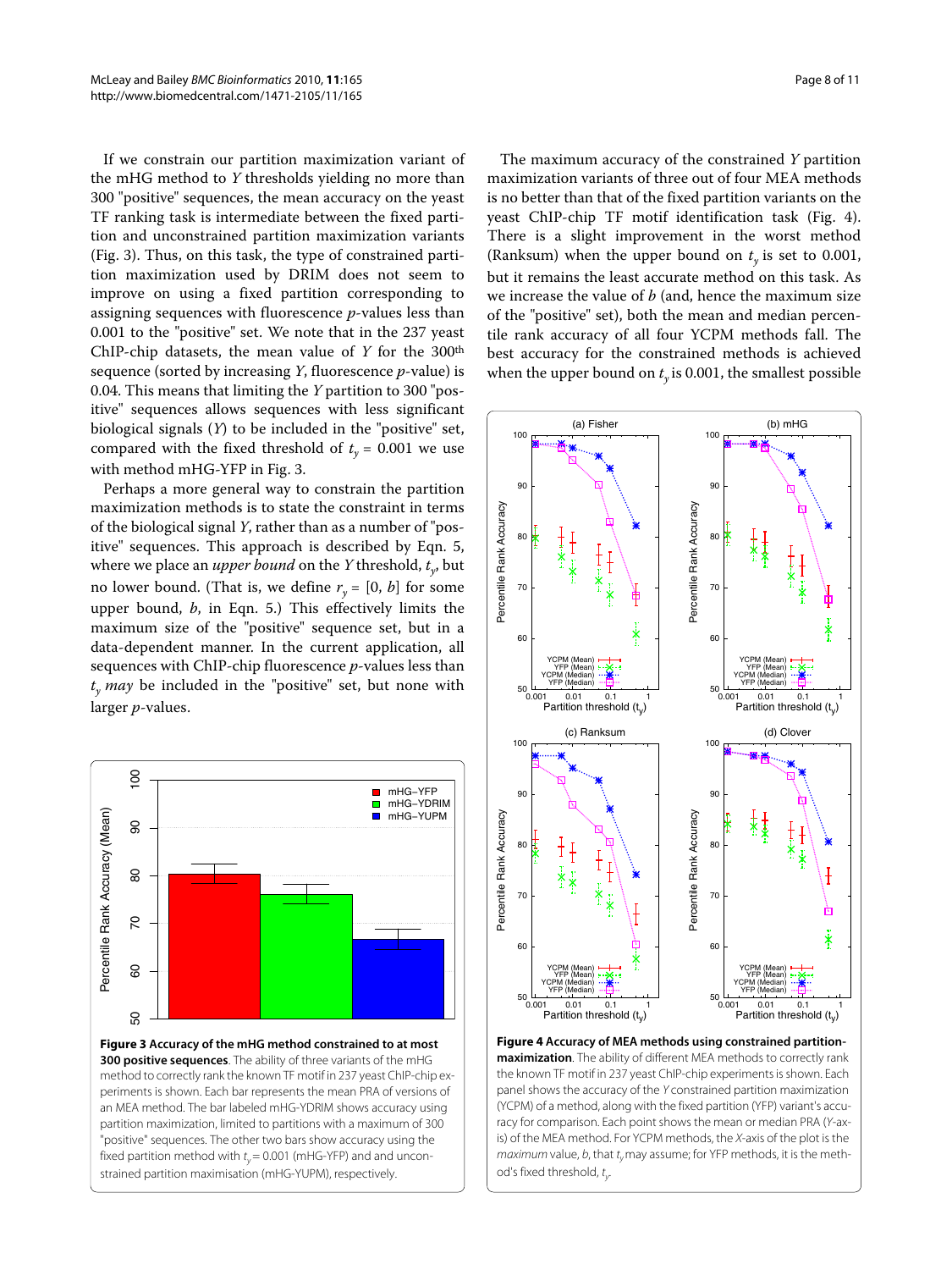bound in order that all 237 ChIP-chip datasets have at least one "positive" sequence.

However, the constrained *Y* partition maximization (YCPM) MEA variants are more *robust* than the fixed partition (YFP) variants. Both variants have one free parameter that must be chosen by the user–the upper bound, *b* for the YCPM variants, and the fixed threshold,  $t_{\nu}$  for the YFP variants. It is clear from Fig. [4](#page-7-1) that the YCPM variants are less sensitive to the relaxation of the maximum selectable threshold to consider a TF bound to a sequence (*b*) than the YFP variants are to the relaxation of the absolute threshold to consider a TF bound to a sequence,  $t_{w}$ . Since the user will not generally know the optimum choice for the free parameter for either method, this is a clear advantage for the constrained *Y* partition maximization variants of the four MEA methods compared with the fixed partition versions. What is more, Fig. [4](#page-7-1) shows that the YCPM variants always achieve equal or better accuracy for a given value of the free parameter (*b*) compared to the YFP variants using the same free parameter value  $(t_v)$ . Hence, on the task studied here, the constrained *Y* partition maximization MEA variants are clearly superior to the fixed partition variants.

# **Partition-free MEA methods**

The advantage of the constrained partition maximization MEA variants (relative to the fixed partition variants) lies in their relative insensitivity to the choice of a single free parameter. However, a method of comparable accuracy with *no* free parameters that the user must choose would be better still. The unconstrained partition maximization variants have no free parameters, but perform very poorly on the current task, as we show above. One other parameter-free MEA method we study here is the linear regression (LR) method, which does not partition the sequences into "positive" and "negative" sets using the biological signal *Y*. Instead, the association function is the reciprocal of the error of the linear regression of *Y* and *X*.

Our *parameter-free* linear regression (LR) MEA method achieves higher accuracy on the yeast TF motif ranking task than each of the other four methods using the *optimal* values of their free parameters (Fig. [5\)](#page-8-0). The LR method achieves a mean percentile rank accuracy of 87.57 compared with 84.15 for Clover-YFP, the second best method. It should be emphasized that this is an *unfair* comparison (to LR), since we have "cheated" for Clover-YFP, mHG-YFP and Ranksum-YFP by choosing the value of their free parameter  $(t<sub>v</sub>)$  that achieves the highest accuracy. It is likely that an actual user of one of these other methods (or the more robust YCPM variants) would not know the optimal parameter value, so their accuracy would be worse.

As the LR method performed strikingly well, we implemented another parameter-free method, Spearman's rank

<span id="page-8-0"></span>

 $\overline{5}$ 

correlation coefficient. Unlike linear regression, Spearman's rank correlation does not suppose a linear relationship between *X* and *Y*. Our Spearman's rank correlation method performed extremely poorly, achieving a mean percentile rank accuracy of 69.46, the worst in this comparison, and substantially lower than the YFP methods.

Earlier, we mentioned that the MEA method PASTAA uses a form of constrained *Y* partition maximization. In fact, it performs constrained maximization over *both X* and *Y*, using an affinity function similar to AMA and the Fisher Exact Test association function. When applied to the TF ranking task, PASTAA (using its default constraints) performs better than all the other partitionbased approaches except Clover (Fig. [5\)](#page-8-0). This indicates the robustness of PASTAA, as we did not optimize its free parameters as we did in the case of the YFP variants of the other methods (including Clover). Nonetheless, on the yeast ChIP-chip TF motif ranking task, PASTAA achieves substantially lower accuracy compared to the partition- and parameter-free LR method we introduce here.

### **Software Availability**

We have released the two software tools developed in this study, and made them available online. AME (Analysis of Motif Enrichment) and RAMEN (Regression Analysis of Motif ENrichment) are both available for download from <http://bioinformatics.org.au/ame/>. Both AME and RAMEN are available as binaries for Mac OS X and Linux, with source available on request. Both tools are licensed under the MEME [\[7](#page-10-6)] license.

LR Clover−YFP PASTAA

 $\overline{\phantom{a}}$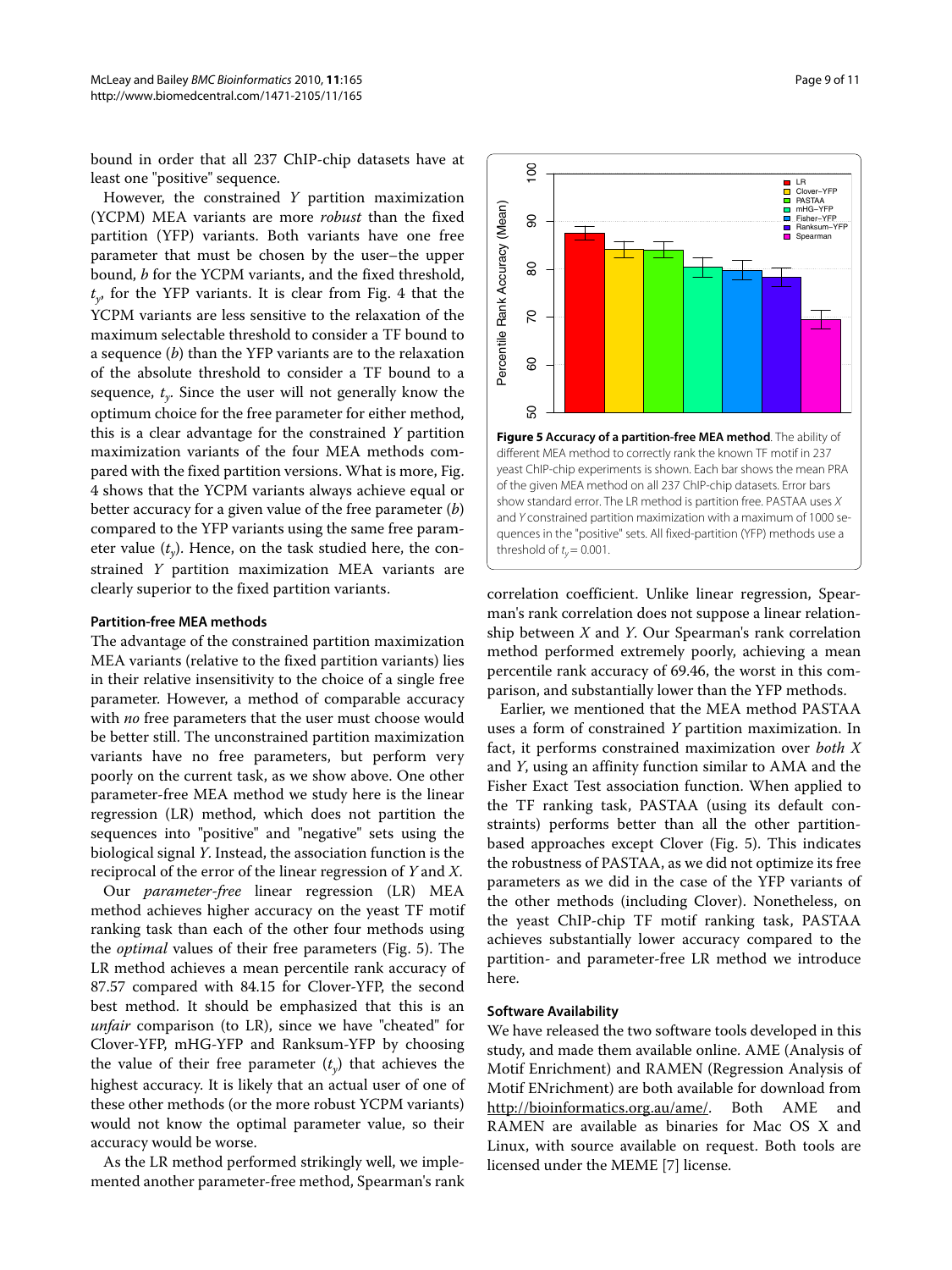AME implements the Fisher, mHG, Ranksum, linear regression (LR), and spearman's rank correlation methods in YFP and YUPM modes. With an additional analysis step, AME can also be used for YCPM. RAMEN implements our parameter-free LR method and additionally supports the calculation of permutation-based *p*-values. More complete documentation for AME and RAMEN can be found on the website.

# **Discussion**

We have proposed a general definition of motif enrichment analysis (MEA) that encompasses a wide variety of existing approaches. In our definition, MEA consists of looking for an association of a sequence-based predicted binding score (the motif affinity function) and some other biological "signal" associated that is available for each sequence. Typically the motif affinity function would be based on a TF DNA-binding motif, but it could also be computed from a look-up table representation of the TF's affinity, such as those created by PBM experiments [\[23](#page-10-22)]. The biological signal will often be some measure of DNAbinding affinity as well (e.g., from ChIP-chip or ChIP-seq data), but it could also be a measure of an indirect affect of DNA-binding (e.g., mRNA expression level). Our definition of MEA also encompasses motif-based gene set analysis [[12,](#page-10-11)[21,](#page-10-20)[24\]](#page-10-23) since a gene set defines a function with values 0 or 1 on all genes. In other words, gene set analysis uses a biological signal that is '1' for genes in the set, and '0' for all other genes.

Our results suggest that the association function can have a large affect on the accuracy of motif enrichment analysis results. Somewhat surprisingly, the rank-sum test performed poorly compared to the Fisher Exact test, even though the latter test potentially ignores relevant data by considering only the number of genes above the signal threshold and not their ranks (see also [[2\]](#page-10-1)). The rather *ad hoc* (but clever) association function implemented in Clover performs as well or better than all other approaches except linear regression. Although we only study ChIP-chip data for yeast transcription factors here, we suspect that Clover may prove to be more robust than linear regression when MEA is applied to other types of biological signals such as mRNA expression where a linear relationship between DNA-binding and the biological signal is less likely to hold [[9\]](#page-10-8). Nonetheless, for direct DNA-binding data such as ChIP, our novel linear regression MEA method (LR) appears extremely competitive with existing approaches such as Clover and PASTAA. Like PASTAA, our LR method has the additional advantage of not requiring the user to choose the threshold on the biological signal for partitioning the genes into positive and negative sets.

Several of the MEA association functions explored here require that the data be partitioned into sets. The appeal-

ing idea of maximizing the association function over all possible partitioning of the data according to the biological signal (*Y* unconstrained partition maximization, YUPM) proved to be a very bad approach. This was somewhat surprising, given that this approach has been reported as the basis for a motif discovery algorithm (DRIM [[15\]](#page-10-14)). In order to be successful, *Y* partition maximization must be constrained to only split the data according to a limited range of biological signal strengths [[18\]](#page-10-17). This requirement essentially forces the user of MEA to somehow determine the best partition, obviating the advantage that would come from an algorithm that could determine the best threshold automatically from the input data. Nonetheless, the variant of constrained *X* and *Y* partition maximization employed by the PASTAA MEA algorithm works very well on the datasets tested here.

In the current work we have compared two existing MEA algorithms (Clover and PASTAA) and a range of variations of existing and novel methods. For example, OFTBS [\[25\]](#page-10-24) is somewhat similar to Clover, and we tested the mHG test, used by PRIMA [\[5](#page-10-4)]. The rank-sum method that we test is similar to the rank-based measures used by ASAP [\[26](#page-10-25)], and to a method tested (and discarded) for use in PScan [[2](#page-10-1)]. PAP [[27\]](#page-10-26) also uses a rank-based method.

Previous evaluations of MEA algorithms have often relied on anecdotal evidence to support the accuracy and benefits of the approach and method implemented. For example, Roider *et al*. [[18\]](#page-10-17) performs a very small scale analysis of PASTAA, comparing it to Clover [[1\]](#page-10-0), PAP [[27](#page-10-26)] and a method similar to oPossum [\[28\]](#page-10-27). The methods are compared by scanning 25 tissue-specific expression gene sets, and reporting a single, most over-represented TF found by each method. No information is given on why these particular sets were chosen, and no parameters (such as pseudocount, or background set) used for these other methods were reported. The test procedures used to evaluate ASAP [\[26\]](#page-10-25) were similar, using 117 synthetic datasets, and only one real ChIP-PET dataset.

# **Conclusions**

Our novel regression-based motif enrichment analysis approach shows great promise when the available biological signal is believed to be direct evidence of DNA-binding, such as ChIP data. The utility of our novel method in MEA applications utilizing indirect evidence of DNAbinding (e.g., mRNA expression data) is still to be determined. The Clover algorithm appears very effective, but it requires the user to define a set of genes. In cases where this is done by the user partitioning genes according to a biological signal, the PASTAA algorithm may be a better choice. Our results on partition maximisation suggest that PASTAA may fail on some datasets where its built-in partitioning constraints are inappropriate. A reasonable